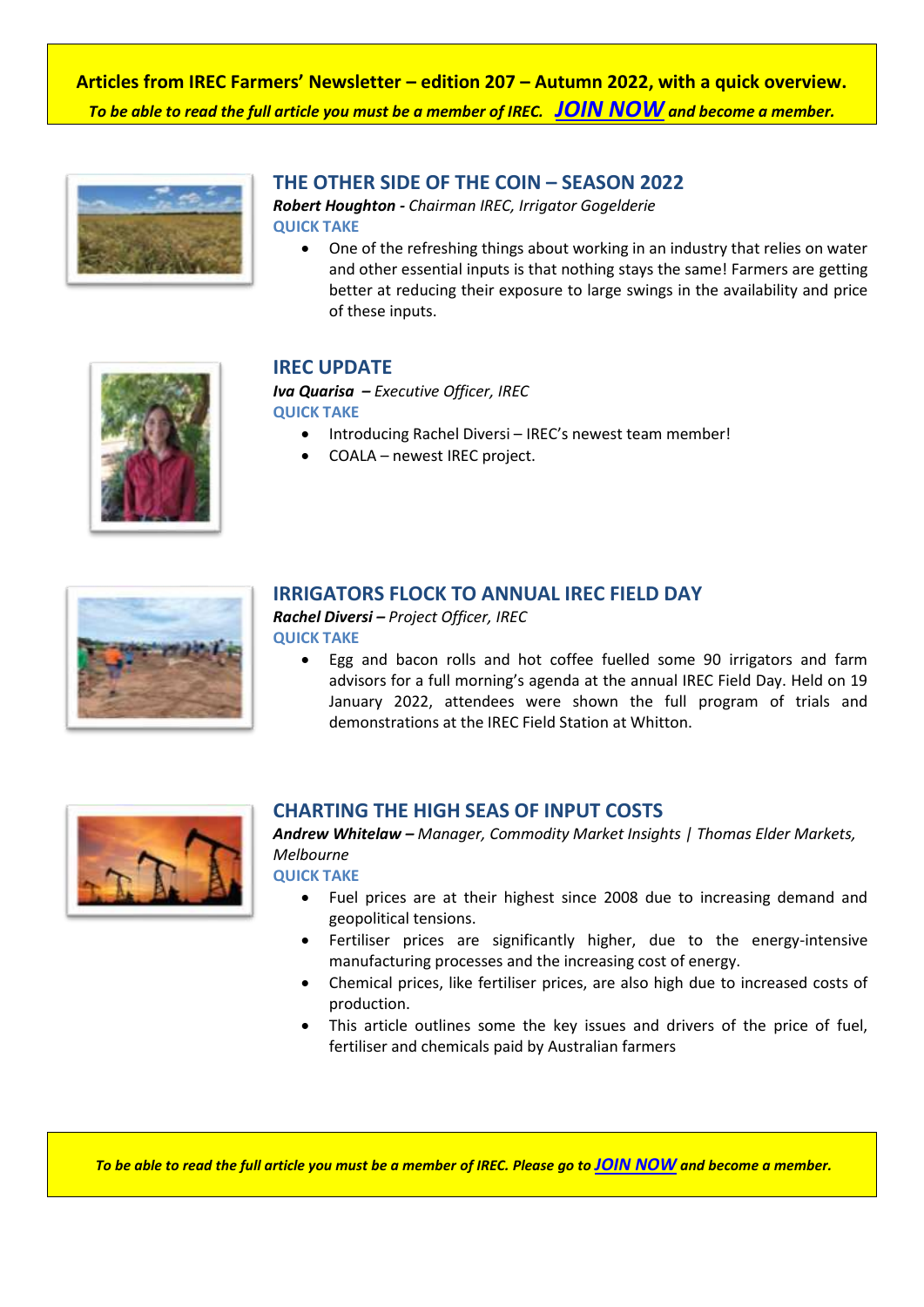

# **GETTING NITROGEN BUDGETS TO MATCH COTTON CROP REQUIREMENTS**

*Kieran O'Keeffe – Regional Extension Officer, CottonInfo, Southern NSW* **QUICK TAKE**

- Know your soil and conduct pre-season soil tests.
- Set a realistic yield target and do a simple nitrogen budget.
- Split applications of nitrogen show the highest gross margins.
- Over-supply of nitrogen after cut-out, leads to a lint yield penalty, delays maturity and reduces fibre quality.

#### **GETTING NITROGEN RIGHT FOR IRRIGATED WHEAT**

*Lucy Kealey – Editor, IREC Farmers Newsletter* **QUICK TAKE**

- Just as Goldilocks wanted it, nitrogen management for irrigated wheat has to be just right. Too much increases the risk of lodging and disease; too little limits plant biomass and yield.
- The potential for good winter crops and the high price of fertiliser in 2022 make it timely to have a good plan for nitrogen management for irrigated wheat this season. Getting it 'just right' means working towards a target and understanding the variables of the season and the paddock you are working with.



#### **IRRIGATED CANOLA: A BIG WINNER IN 2021 BUT WHAT ABOUT 2022**

#### *Don McCaffery – Technical Specialist (Pulse and Oilseeds) NSW Department of Primary Industries, Orange* **QUICK TAKE**

- In a near ideal season in 2021, many irrigated canola crops in the Murrumbidgee Valley exceeded 4 t/ha, and some were close to 5 t/ha.
- Every season is different when growing canola, so calculate your break-even yield each year.
- Record-high canola prices in 2022 can offset target yields that are less than yields of 2021.
- Nitrogen is the biggest factor in determining yield, assuming crop management is sound and there is good water availability.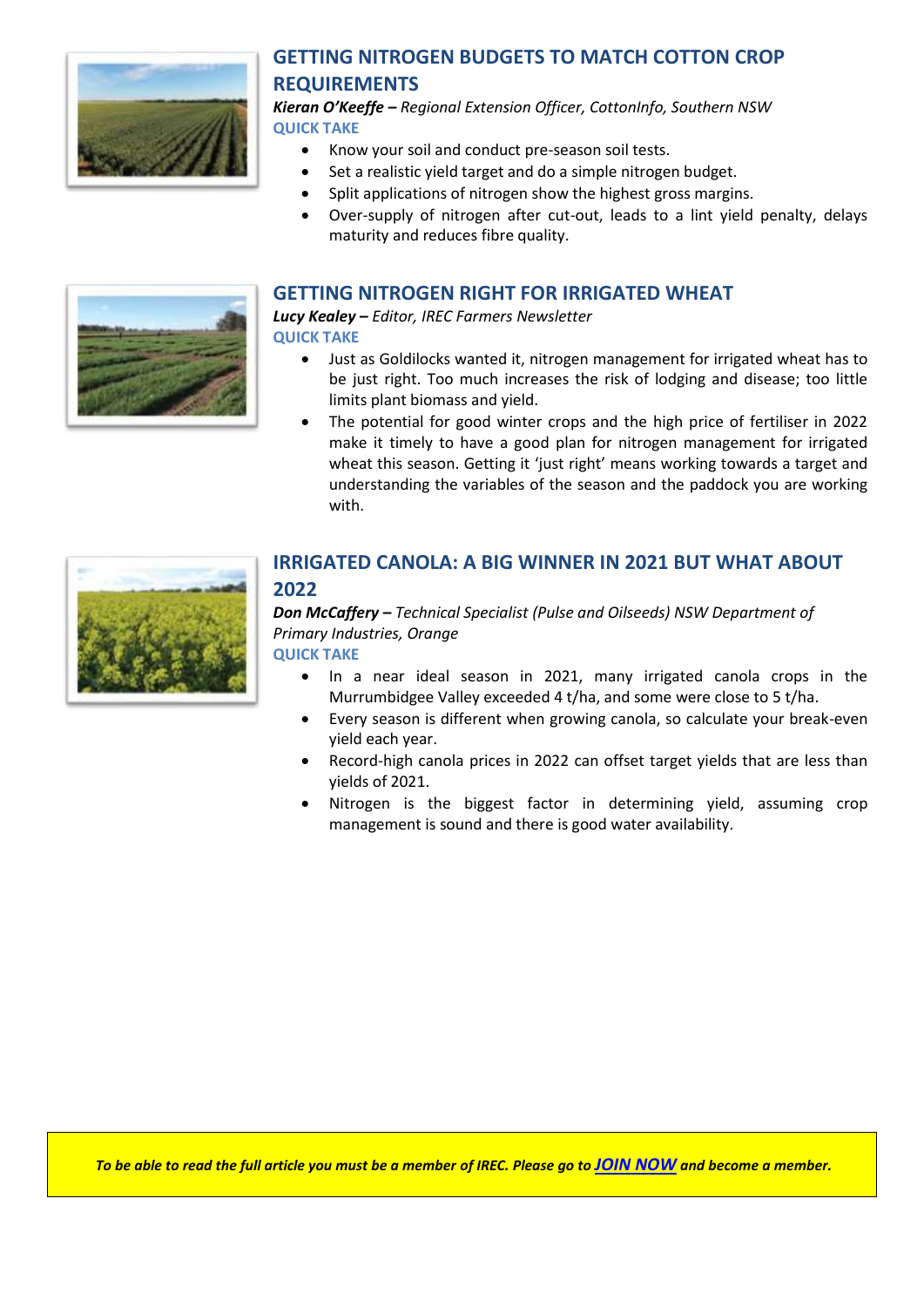

## **SHIFTING FROM DEPENDENCE ON FERTILISER NITROGEN TO BIOLOGICAL NITROGEN FIXATION**

*Phil Bowden and Paul McIntosh – Pulse Australia*

**QUICK TAKE**

- With current extraordinarily high prices for fertiliser nitrogen, it is timely to revisit the role and potential of legumes in cropping systems.
- In addition to fertiliser being a costly input, there is need to consider the impact of poorly timed or excessive applications of nitrogen fertiliser and consider alternatives.
- A 2022 report calculates that the average legacy of pulse crops in the dryland farming system for subsequent canola crops is worth \$237/ha from both higher grain yields and savings in urea costs.
- In an irrigation cropping system, legume crops hold potential for both summer (mung beans and soybeans) and winter crops (faba bean, chickpeas and lentils).

## **NITROGEN CONTRIBUTION OF POULTRY LITTER**

*Lucy Kealey – Editor, IREC Farmers Newsletter* **QUICK TAKE**

• In times of high fertiliser prices, other nutrient sources are put under the microscope. Poultry litter is frequently used by crop producers of the Riverina. What is its value as a fertiliser?



## **GROWERS' ATTITUDE TOWARDS AREA-WIDE MANAGEMENT OF WEEDS IN THE RIVERINA**

*Silja Schrader –Researcher, University of Wollongong Gina Hawkes –Researcher, University of Wollongong Sonia Graham –Senior Researcher, University of Wollongong* **QUICK TAKE**

- University of Wollongong researchers continue to study weed management in the Riverina, Sunraysia and Darling Downs regions.
- Riverina growers were most concerned about the financial cost of weed management and the presence of weeds on their land, including those with herbicide resistance.
- Growers from the Riverina largely agreed that benefits can come from working together on weeds, such as increased awareness of weeds and herbicide resistance.
- Common concerns among Riverina growers about area-wide management include time spent in meetings, limited options for organic growers and being restricted to specific herbicides.